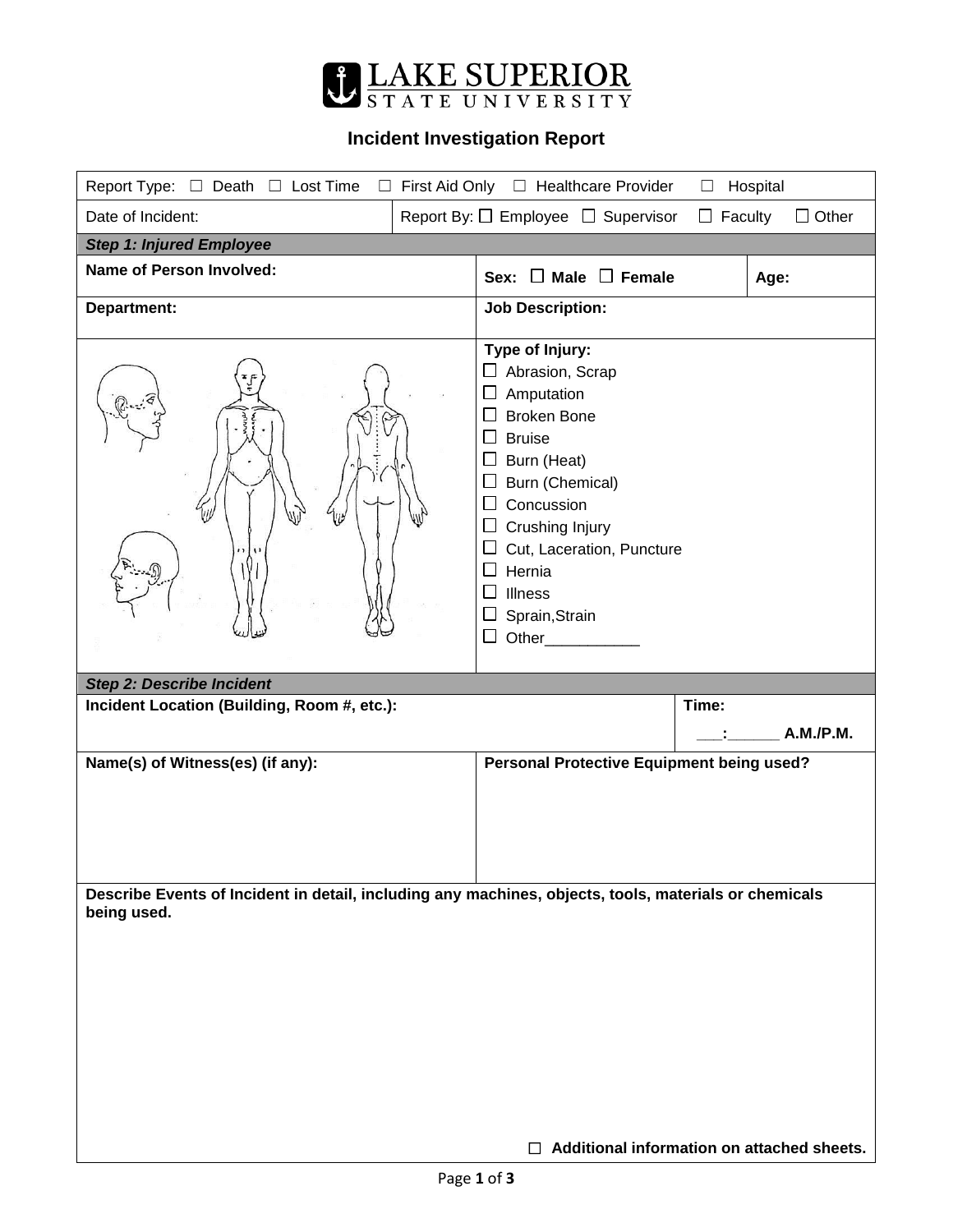

## **Incident Investigation Report**

|                                                                                                     |                                                     | Step 3: Why did this incident happen?           |  |  |  |  |
|-----------------------------------------------------------------------------------------------------|-----------------------------------------------------|-------------------------------------------------|--|--|--|--|
| Unsafe Workplace Conditions: (check all that apply)                                                 | Unsafe Acts by People: (Check all that apply)       |                                                 |  |  |  |  |
| $\Box$ Inadequate guarding                                                                          | $\Box$ Operating without permission                 |                                                 |  |  |  |  |
| □ Unguarded hazard                                                                                  | $\Box$ Operating at unsafe speeds                   |                                                 |  |  |  |  |
| $\Box$ Safety device is defective                                                                   |                                                     | $\Box$ Servicing equipment that has power to it |  |  |  |  |
| $\Box$ Tool or equipment defective                                                                  |                                                     | $\Box$ Making a safety device inoperative       |  |  |  |  |
| $\Box$ Workstation layout is hazardous                                                              | $\Box$ Using defective equipment                    |                                                 |  |  |  |  |
| $\Box$ Unsafe Lighting                                                                              | $\Box$ Using equipment in an unapproved way         |                                                 |  |  |  |  |
| $\Box$ Unsafe ventilation                                                                           | $\Box$ Unsafe lifting                               |                                                 |  |  |  |  |
| $\Box$ Lack of needed PPE                                                                           |                                                     | $\Box$ Taking an unsafe position or posture     |  |  |  |  |
| $\Box$ Lack of appropriate equipment/tools                                                          |                                                     | $\Box$ Distraction or horseplay                 |  |  |  |  |
| $\Box$ Unsafe clothing                                                                              | $\Box$ Failure to wear PPE                          |                                                 |  |  |  |  |
| $\Box$ No training or insufficient training                                                         | $\Box$ Failure to use the available tools/equipment |                                                 |  |  |  |  |
| □ Other: ________________________                                                                   | □ Other: _________________________                  |                                                 |  |  |  |  |
| Why did the unsafe conditions exist?                                                                |                                                     |                                                 |  |  |  |  |
|                                                                                                     |                                                     |                                                 |  |  |  |  |
|                                                                                                     |                                                     |                                                 |  |  |  |  |
|                                                                                                     |                                                     |                                                 |  |  |  |  |
| Why did the unsafe acts occur?                                                                      |                                                     |                                                 |  |  |  |  |
|                                                                                                     |                                                     |                                                 |  |  |  |  |
|                                                                                                     |                                                     |                                                 |  |  |  |  |
|                                                                                                     |                                                     |                                                 |  |  |  |  |
| Is there a reward that may have encouraged the unsafe conditions or acts? (Example- "the job can be |                                                     |                                                 |  |  |  |  |
| done more quickly" or "the product is less likely to be damaged"?) $\Box$ Yes $\Box$ No             |                                                     |                                                 |  |  |  |  |
| If yes, describe:                                                                                   |                                                     |                                                 |  |  |  |  |
|                                                                                                     |                                                     |                                                 |  |  |  |  |
|                                                                                                     |                                                     |                                                 |  |  |  |  |
|                                                                                                     |                                                     |                                                 |  |  |  |  |
| Were the unsafe acts or condition reported prior to the incident? $\Box$ Yes $\Box$ No              |                                                     |                                                 |  |  |  |  |
| Have there been similar incidents or near misses prior to this one? $\Box$ Yes $\Box$ No            |                                                     |                                                 |  |  |  |  |
| Step 4: How can future incidents be prevented?                                                      |                                                     |                                                 |  |  |  |  |
| What changes do you suggest to prevent this incident from happening again?                          |                                                     |                                                 |  |  |  |  |
| $\Box$ Stop this activity<br>$\Box$ Redesign work station                                           |                                                     | □ Personal Protective Equipment                 |  |  |  |  |
| $\Box$ Guard the hazard<br>$\Box$ Training                                                          |                                                     | □ Enforce Existing Policy                       |  |  |  |  |
| $\Box$ Routinely inspect for hazard $\Box$ Write/Update policy or procedure                         |                                                     | $\Box$ Other                                    |  |  |  |  |
|                                                                                                     |                                                     |                                                 |  |  |  |  |
| What corrective action was taken to correct checked above? (Add evidence of action(s) taken)        |                                                     |                                                 |  |  |  |  |
|                                                                                                     |                                                     |                                                 |  |  |  |  |
|                                                                                                     |                                                     |                                                 |  |  |  |  |
|                                                                                                     |                                                     |                                                 |  |  |  |  |
|                                                                                                     |                                                     |                                                 |  |  |  |  |
|                                                                                                     |                                                     |                                                 |  |  |  |  |
|                                                                                                     |                                                     |                                                 |  |  |  |  |
|                                                                                                     |                                                     |                                                 |  |  |  |  |
|                                                                                                     |                                                     |                                                 |  |  |  |  |
|                                                                                                     |                                                     |                                                 |  |  |  |  |
|                                                                                                     |                                                     |                                                 |  |  |  |  |
| # of Attachments:<br><b>Written Witness Statements:</b>                                             | Photographs:                                        | <b>Maps/Drawings:</b>                           |  |  |  |  |